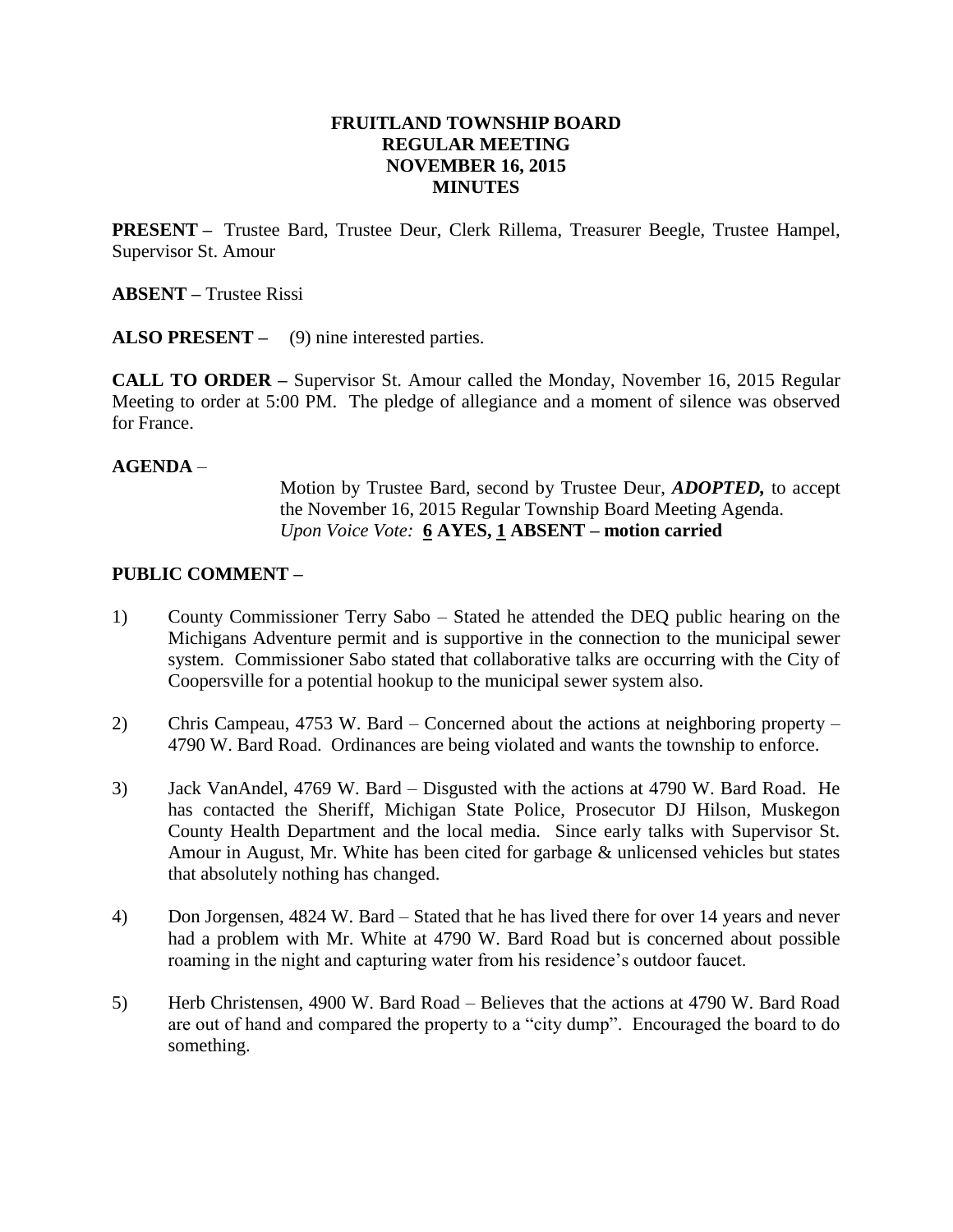## FRUITLAND TOWNSHIP NOVEMBER 16, 2015 REGULAR MEETING MINUTES

6) Matthew Johnsen, 2936 Nestrom Road – Stated that the public right-of-way at the Nestrom Road End (south of McMillan) continues to be blocked by a neighboring property owner. The MCRC has removed logs, sticks, etc. recently but another blockage has been placed.

## **MINUTES –**

Motion by Clerk Rillema, second by Trustee Bard, *ADOPTED,* to accept the October 13, 2015 Work Session Minutes and October 19, 2015 Regular Meeting Minutes. *Upon Voice Vote:* **6 AYES, 1 ABSENT – motion carried**

## **RECEIPTS & DISBURSEMENTS –**

Motion by Treasurer Beegle, second by Trustee Deur, *ADOPTED,* to accept the Receipts of \$94,026.59 and Bank Balance and Certificate of Deposits of \$1,324,569.70 for the period of October1, 2015 through October 31, 2015 as reported by Melissa Beegle, Fruitland Township Treasurer and approve General Fund 101 Disbursements in the amount of \$42,846.95 and Fund 130 in the amount of \$981.37 for the period of October 1, 2015 through October 31, 2015 as reported by Karolyn Rillema, Fruitland Township Clerk.

*Upon Voice Vote:* **6 AYES, 1 ABSENT – motion carried**

**ANNOUNCEMENTS/COMMUNICATIONS –** Supervisor St. Amour stated that the Muskegon County Road Commission Adopted 2015-16 Budget in on file in the Clerk's office. The White Lake Community Library annual audit year ending December 31, 2014 was received and is also on file in the Clerk's office. Funds in the amount of \$404.00 will be forthcoming from the White Lake Community Fund Porter Smith Life Ring grant to help offset maintenance of the life rings on the south side of the channel. The Muskegon County Chapter of Michigan Townships Association meeting is scheduled for Monday, November 30, 2015 at 7:00 PM at Egelston Township for those interested in attending. Supervisor St. Amour announced that Seavers' Lawn Service is no longer interested in maintaining or hauling away the leaves at the Sustainability Center. He is investigating other sources for removal. Supervisor St. Amour received a quote back from Consumers for a potential street light installation at Hyde Park & Tyler Roads in the amount of \$100.00. The representative from Consumers Energy will be driving to the site to determine which township it is in (either Dalton or Fruitland) before the board can take action.

## **COMMITTEE/BOARD UPDATES –**

 Duck Creek Watershed – Trustee Hampel was unable to attend the last meeting of the watershed on the  $10<sup>th</sup>$  of November but heard that continued talks about the DEQ public hearing on Michigans Adventure permit was the main topic of conversation. Supervisor St. Amour asked Trustee Hampel to follow up with Trustee Rissi (absent) about the status of the bittersweet removal at the McMillan Road End.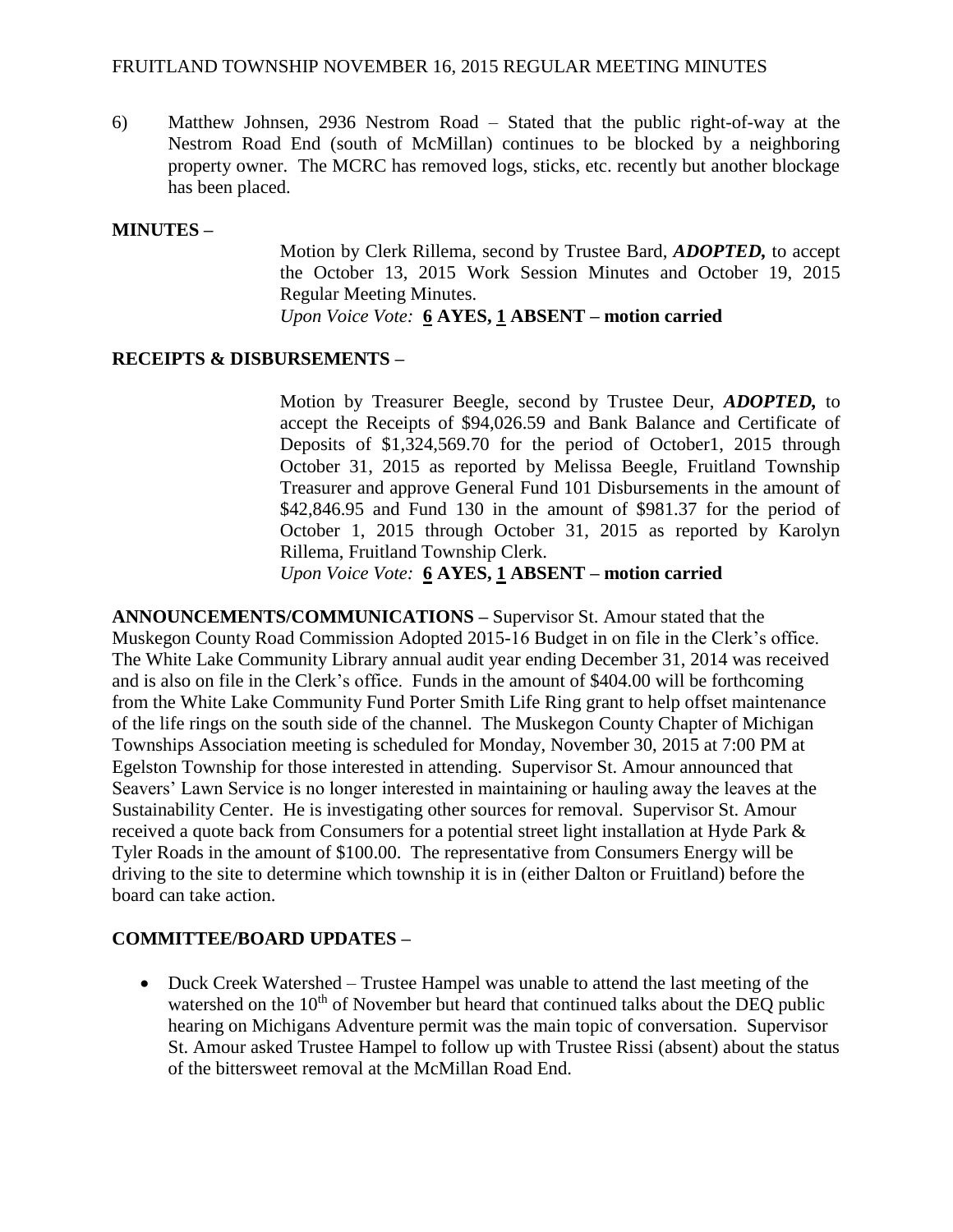# **OLD BUSINESS –**

- 1. Zellar Road Project (Proposed Special Assessment) Supervisor St. Amour stated that he received additional material costs but they were deficient in detail and will be contacting the MCRC to discuss.
- 2. R & M Contract Supervisor St. Amour stated that Attorney Even is drafting and is being postponed for discussion until the December work session.
- 3. Muskegon Township Litigation (Water Policy) Supervisor St. Amour stated that he attended the court ordered mediation on the  $28<sup>th</sup>$  of October. No results were obtained but at the last meeting of the Water Policy board they voted to pay and offset any attorney invoices incurred from a possible lawsuit of Muskegon Charter Township suing the County for paying the attorney invoices for representing the Water Policy Board.
- 4. Fire Station #2 Potential Sale Supervisor St. Amour stated that he had reached out to the White Lake Fire Authority to obtain quotes for relocating the driveway to the maintenance building, tree removal and parking lot relocation for a possible sale of the Fire Station #2 to the Authority. Supervisor St. Amour stated that he has received both supportive comments and non-supportive comments. More will be discussed in a future meeting along with organizing a meeting with the Parks & Recreation Commission.

## **NEW BUSINESS -**

1. Parks & Recreation Commission Vacancy –

Motion by Clerk Rillema, second by Trustee Bard, *ADOPTED,* to accept Laura Shields' resignation from the Parks & Recreation Commission effective October 27, 2015. *Upon Voice Vote:* **6 AYES, 1 ABSENT – motion carried**

Clerk Rillema stated that she mailed Mrs. Shields a thank you for her service.

2. Retirement Plan – Resolution 2015-23 –

Motion by Clerk Rillema, second by Trustee Deur, *ADOPTED,* to authorize Clerk Rillema to sign the Retirement agreement with Burnham & Flower Insurance Group and adopt Resolution 2015-23. *Roll Call Vote:* Trustee Hampel **AYE,** Treasurer Beegle **AYE,** Clerk Rillema **AYE,** Trustee Deur **AYE,** Trustee Bard **AYE,** Supervisor St. Amour **AYE,** Trustee Rissi **ABSENT – motion carried**

#### **FRUITLAND TOWNSHIP RESOLUTION 2015-23 FRUITLAND TOWNSHIP GOVERNMENTAL NON-ERISA RETIREMENT PLAN**

*WHEREAS*, the following is a formal record of action taken by the governing body of Fruitland Township (the "Municipality") and;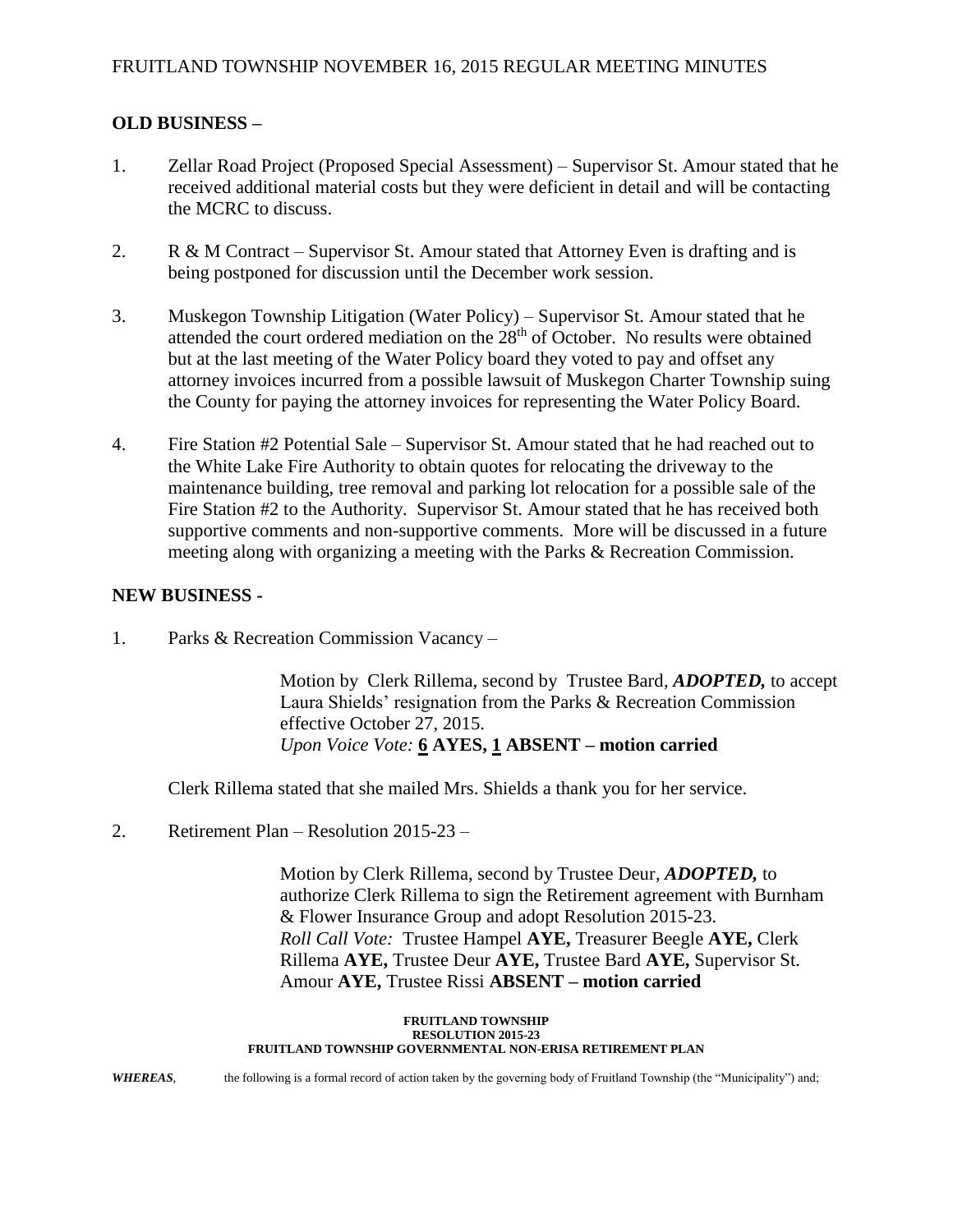#### FRUITLAND TOWNSHIP NOVEMBER 16, 2015 REGULAR MEETING MINUTES

*WHEREAS,* with respect to the amendment and restatement of the Fruitland Township Governmental Non-ERISA Retirement Plan (the "Plan"), the following resolutions are hereby adopted;

*NOW, THEREFORE, BE IT RESOLVED*, that the Plan be amended and restated in the form attached hereto, which Plan is hereby adopted and approved, and;

*BE IT FURTHER RESOLVED,* that the authorized signor of the Municipality be, and is hereby, authorized and directed to execute the Plan on behalf of the Municipality.

Motion by Clerk Rillema, second by Trustee Deur, *ADOPTED,* Resolution 2015-23 Fruitland Township Governmental Non-ERISA Retirement Plan.

Upon a roll call vote, the members voted as follows: **"AYE"**: Trustee Hampel, Treasurer Beegle, Clerk Rillema, Trustee Deur, Trustee Bard, Supervisor St. Amour **"NAY"**: None **"ABSENT"**: Trustee Rissi

*BE IT RESOLVED THAT*, Resolution 2015-23, Fruitland Township Governmental Non-ERISA Retirement Plan was *ADOPTED* at the November 16, 2015 Regular Meeting of the Township of Fruitland.

> Karolyn Rillema Township Clerk

3. Health Insurance Premium –

Motion by Clerk Rillema, second by Trustee Deur, *ADOPTED,* to authorize Clerk Rillema and Supervisor St. Amour to sign the Priority Health PPO 1000 health insurance coverage contract with a monthly premium of \$1,684.67 effective January 1, 2016. *Roll Call Vote:* Trustee Hampel **AYE,** Treasurer Beegle **AYE,** Clerk Rillema **AYE,** Trustee Deur **AYE,** Trustee Bard **NAY,** Supervisor St. Amour **AYE,** Trustee Rissi **ABSENT – motion carried**

- 4. White Lake Senior Center Clerk Rillema put the motion on the floor with a second by Trustee Deur to authorize a donation of \$1000.00 to the White Lake Senior Center. During discussion, Trustee Bard questioned what Fruitland Township residents benefit from this organization and Trustee Hampel inquired about the financials of the Center. Clerk Rillema and Supervisor St. Amour named three residents that use the center frequently. Supervisor St. Amour will invite Christi of the White Lake Senior Center to our December work session to enlighten the board of the happenings at the Center. Clerk Rillema stated that she would revoke her motion. The board accepted. No vote taken.
- 5. Board Comments Trustee Bard stated that she was glad to see the visibility of Pro-Med on River Road. Trustee Deur stated that he received an email from Kurt Madsen (property owner just north of McMillan Road End) suggesting that we sell McMillan Road End to fund the WLAA funding issues. Trustee Deur wrote back explaining that we had withdrawn from the WLAA and therefore not liable for any future funding of the Authority but wanted to share with the Board his email. The board discussed briefly but is not interested in selling a public access road end at this time. Supervisor St. Amour indicated that he would respond to Mr. Madsen to express our lack of interest in selling the road end at this time. Clerk Rillema stated that although Trustee Hampel mentioned at the work session her interest in attending the January MTA conference in Detroit, she has since changed her mind. No one else was interested in attending. Supervisor St. Amour stated that he signed a Consumers Right-of-Way easement for power to the